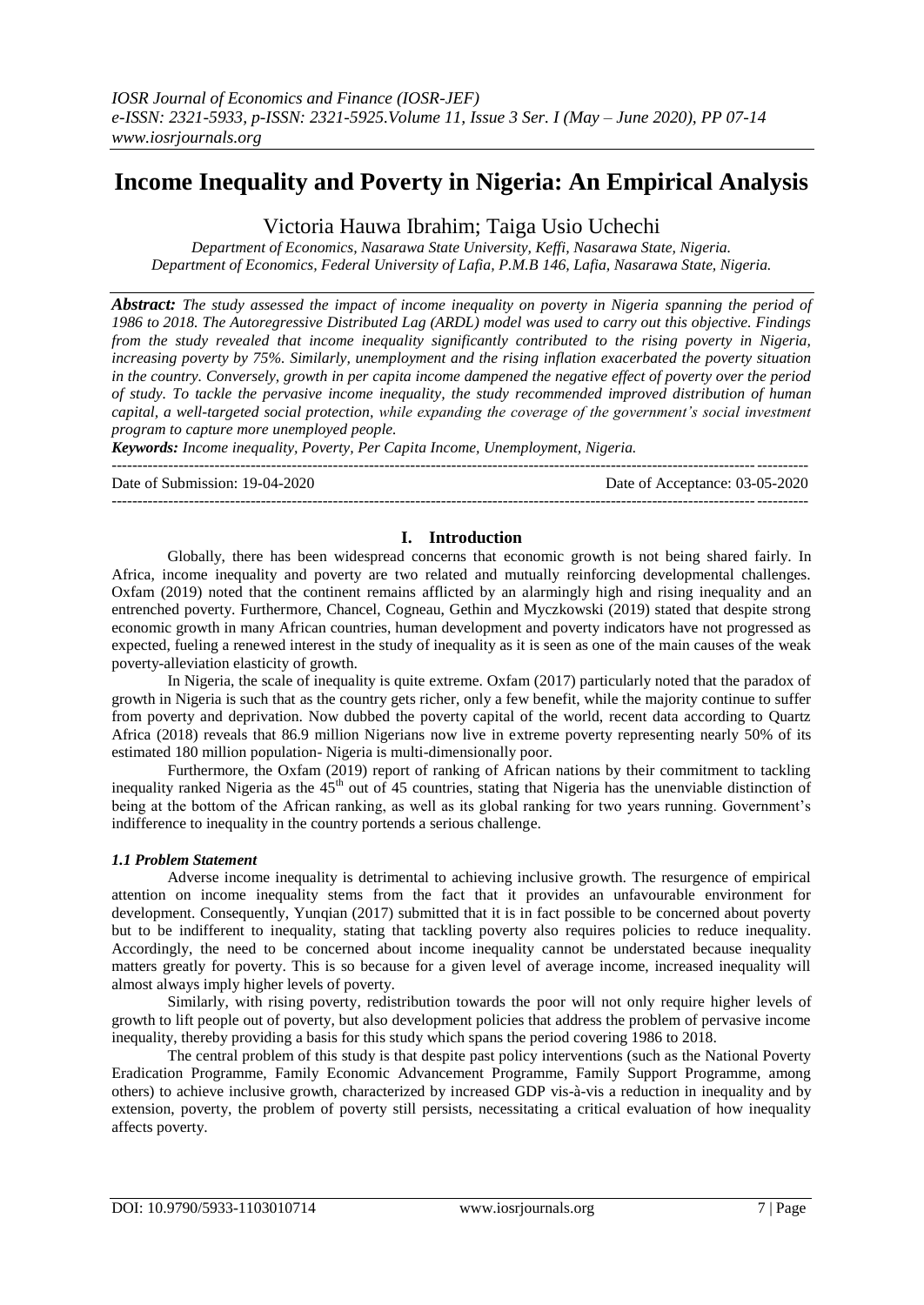## *1.2 Objectives of the Study*

As a major objective, this study sought to assess the impact of the rich-poor divide on the worsening poverty situation in the country. In addition, it also examined how GDP growth, the unemployment situation, and the rising cost of commodities affects poverty in the country.

### **II. Literature Review**

### *2.1 Conceptual Literature*

*2.1.1 Poverty*-According to Haughton and Khandker (2009) poverty is defined as a "*pronounced deprivation in well-being*". Depending on how well-being is understood, it can be defined narrowly or more broadly.

*Narrow definitions of well-being*- Are typically linked to commodities, i.e. whether households or individuals have enough resources to meet their needs. In this case poverty is seen largely in monetary terms in relation to household income or consumption1 (Haughton & Khandker, 2009).

*Broader definitions of well-being*- Includes items such as physical and mental health, close relationships, agency and participation, social connections, competence and self-worth, and values and meaning (Wellbeing & Poverty Pathways, 2013).

*2.1.2 Income Inequality*- Kopp (2019) defines income inequality as "an extreme disparity of income distribution with a high concentration of income usually in the hands of a small percentage of a population". When income inequality thus occurs, there is a large gap between the wealth of one population segment in comparison to another.

Income inequality and income disparity segregations can be analyzed through a variety of segmentations such as occupation, historical income, male vs. female, ethnicity, and geographic location. Segmentations of income disparity analysis are used for analyzing different types of income distributions, as such, income distributions by demographic segmentation forms the basis for studying income inequality and income disparity.

## *2.2 Theoretical Literature*

*2.2.1 Social Capital Theory*- Theorized by Bourdieu (1983) and Coleman (1988), the social capital theory contends that social relationships are resources that can lead to the development and accumulation of human capital. Social capital is a broad term encompassing the "norms and networks facilitating collective actions for mutual benefits". Consequently, Portes (1998) submitted that this broad definition of social capital makes it susceptible to multiple interpretations and usage spanning multiple theoretical traditions. While Mohan and Mohan (2002) sees it based on the premise that social relations have potential to facilitate the accrual of economic or non-economic benefits to individuals, Coleman (1988) on the other posited that social capital can be seen to reside in the relations and not in the individuals themselves. Following Mohan and Mohan"s (2002) submission, the theory is relevant because it emphasizes how social capital affects an agent's economic fortune. 2.2.2 Social Exclusion Theory-Popularized in the 1960's, the concept finds its root in the economic crisis of France at the time (Silver, 1994). Social exclusion is conceived as multi-dimensional, operationalized as a combination of material deprivation, insufficient access to social rights, a low degree of social participation and a lack of normative integration (Jehoel-Gijsbers & Vrooman, 2007). The theory emphasizes the lack or denial of resources, rights, goods and services, and the inability to participate in the normal relationships and activities, available to the majority of people in a society, whether in economic, social, cultural or political arenas. The relevance of the theory stems from the fact that income inequality could result to social exclusion which

#### *2.3 Empirical Literature*

exacerbates poverty.

Assessing government"s interventionist program in bridging the rich-poor divide, Kennedy (2019) examined the effect of governance on income distribution and income inequality in Nigeria, using the federal government social intervention policy programme of *Trader Moni*. Employing content analysis, the study analyzed the scheme between 2018 and 2019. It found that the implementation of the *Trader Moni* social intervention policy failed to address its aim of income re-distribution, stating that it was skewed in such a way to generate vote for the ruling party during the Osun governorship and 2019 general elections.

Chancel *et al* (2019) estimated the evolution of income inequality in Africa from 1990 to 2017 using content analysis that combined surveys, tax data and national accounts in a systematic manner. Findings suggests that income inequality in Africa is quite high, standing at par with Latin America or India. It revealed that Southern and Central Africa are particularly unequal. In addition, the bulk of the continent-wide income inequality comes from the within country component, while the between country component was slightly reduced in the last two decades, resulting from a higher growth in poorer countries. Furthermore, inequality was rather stable over the period, with the exception of Southern Africa. Lastly, dualism between agriculture and other sectors which includes mining rents were important determinants of inequality.

Similarly, Fosu (2018) in a literature study and also employing content analysis assessed the economic structure, growth, and evolution of inequality and poverty in Africa. His study found from literatures that the recent relatively impressive growth in Africa does not seem sustainable considering the economic structure.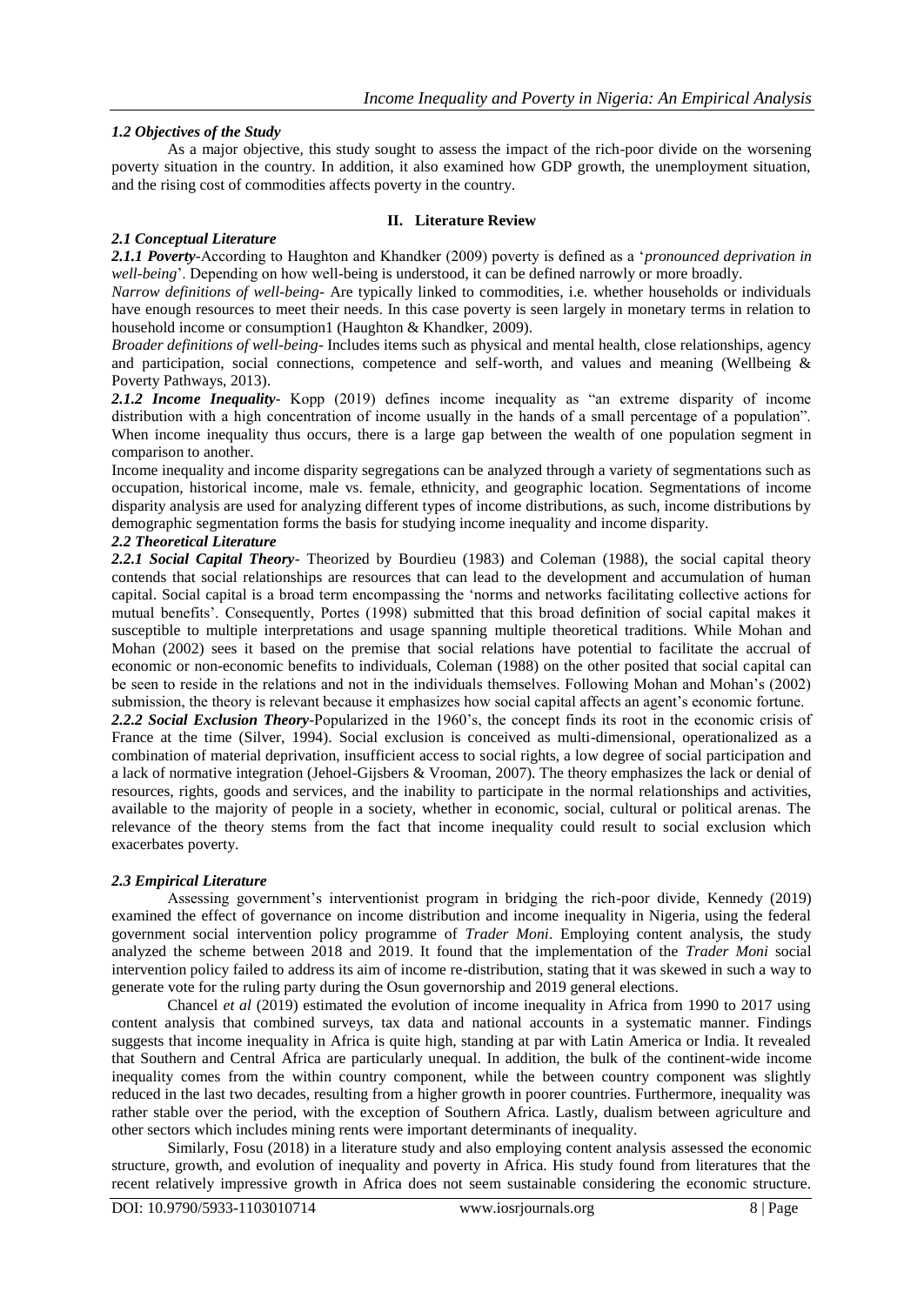That accompanying the recent growth record has been improving agricultural labor productivity, a reduction of the agricultural labor share and increasing manufacturing employment. It found that while the efficacy of translating growth into poverty reduction remains lower for Africa than elsewhere, there is evidence of poverty convergence recently in Africa, contrary to that for developing countries generally. The study showed the dominant importance, on average, of growth for poverty reduction in Africa, but also underscores the critical role of inequality, especially for certain countries. Exploring why inequality is particularly high in Africa, it revealed that ethnic fractionalization, limited tertiary education, and poor governance as major culprits, and inequality of opportunity as the dominant component. The study identifies the dual-economy nature of colonial arrangements as the genesis for Africa"s high inequality, while proposing an enhanced pro-poor Lewis-type modern-sector enlargement as a potential solution.

Brown and Ogbonna (2018) examined the relationship between income inequality and poverty in Nigeria within the period spanning 1980 to 2017. The study employed the Error Correction Model (ECM) and the Granger Causality techniques, using the variables of inequality, poverty, unemployment, and life expectancy at birth. Findings revealed that national poverty index increased inequality but was however statistically insignificant.

Ajibola, Loto and Enilolobo (2018) empirically examined poverty and inequality in Nigeria with respect to its implications for inclusive growth between 1980 and 2013. The study used Multiple regression and the Granger Causality techniques on the variables of poverty, GDP growth rate, government expenditure on health, inequality (measured by per capita income), government expenditure on education, and unemployment. No causality was found between poverty and inequality, in addition, per capita income had a negative impact on poverty.

Using the Lorenz curve and a descriptive method of analysis, Lucky and Achebelema (2018) examined poverty and income inequality in Nigeria using an NBS 2010 survey. Food poverty line, absolute poverty line, subjective poverty measure and the dollar per day poverty line were used to measure poverty while the Gini coefficient was used to measure income inequality. Findings revealed that significant proportions of the Nigerian population are living below the poverty line. In addition, it also found that there is wide gap between the rich and the poor in Nigeria.

Taking a closer look at the pattern of income distribution on monthly budgetary allocation of households under certain socio-economic characteristics in Akwa Ibom State, Nigeria, Frank, Agom and Obot (2017) used descriptive statistics to analyze respondents selected from high, medium and low-income earners areas of Uyo metropolis. Household"s budget was assessed based on occupation, household size, educational and income status. Household income distribution pattern showed that 68% of the households in the study were found to be low income households. Household budgeted expenditure as assessed by different socio-economic characteristics revealed that except for the high-income earners, all other groups spent more than half their income on food.

Ogbeide and Agu (2015) in a study tried to establish whether or not there is a causal relationship between poverty and inequality in Nigeria adopting the Granger causality technique on a data set that covers 1980 to 2010. Variables employed in the analysis were inequality (Gini index), poverty (national poverty index), unemployment rate, and life expectancy rate at birth. Findings revealed that a direct line of causality exist between poverty and inequality as well as an indirect channel through unemployment and low life expectancy on inequality thereby exacerbating poverty in Nigeria.

Mbanasor, Nwachukwu, Agwu, Njoku and Onwumere (2013) analyzed income inequality and poverty dynamics among rural farm households in Abia State, Nigeria between 2010 and 2011. Analytically, the study used the Gini coefficient in the estimation of income distribution while the poverty indicators (using mean household income, headcount ratio and poverty gap index) were used to measure poverty line, poverty incidence and gap. The income distribution showed high level of inequality (Gini index of 0.987), with per capita income falling below the operational national minimum wage. The poverty gap and incidence gave a scary picture of a worsening poverty situation, using the poverty indicators as parameters (head count index of 0.567, and a poverty gap of 0.568).

Cheema and Sial (2012) estimated a set of fixed effect and random effect models to ascertain the longrun relationship existing between growth, income inequality and poverty using a pooled data from 8 household income and expenditure surveys conducted between 1992/"93 and 2007/"08 in Pakistan. The findings showed that growth and inequality play significant roles in affecting poverty, and that the effect of the former is substantially larger than that of the latter. In addition, growth has a significant and positive impact on inequality. Also, the finding also revealed that the absolute magnitude of net growth elasticity of poverty is smaller than that of gross growth elasticity of poverty, suggesting that some of the growth effect on poverty is offset by rise in inequality. Furthermore, the analysis at a regional level showed that both the gross and net growth elasticity of poverty are higher in rural areas than in urban areas, whereas the inequality elasticity of poverty is higher in urban areas than in rural areas.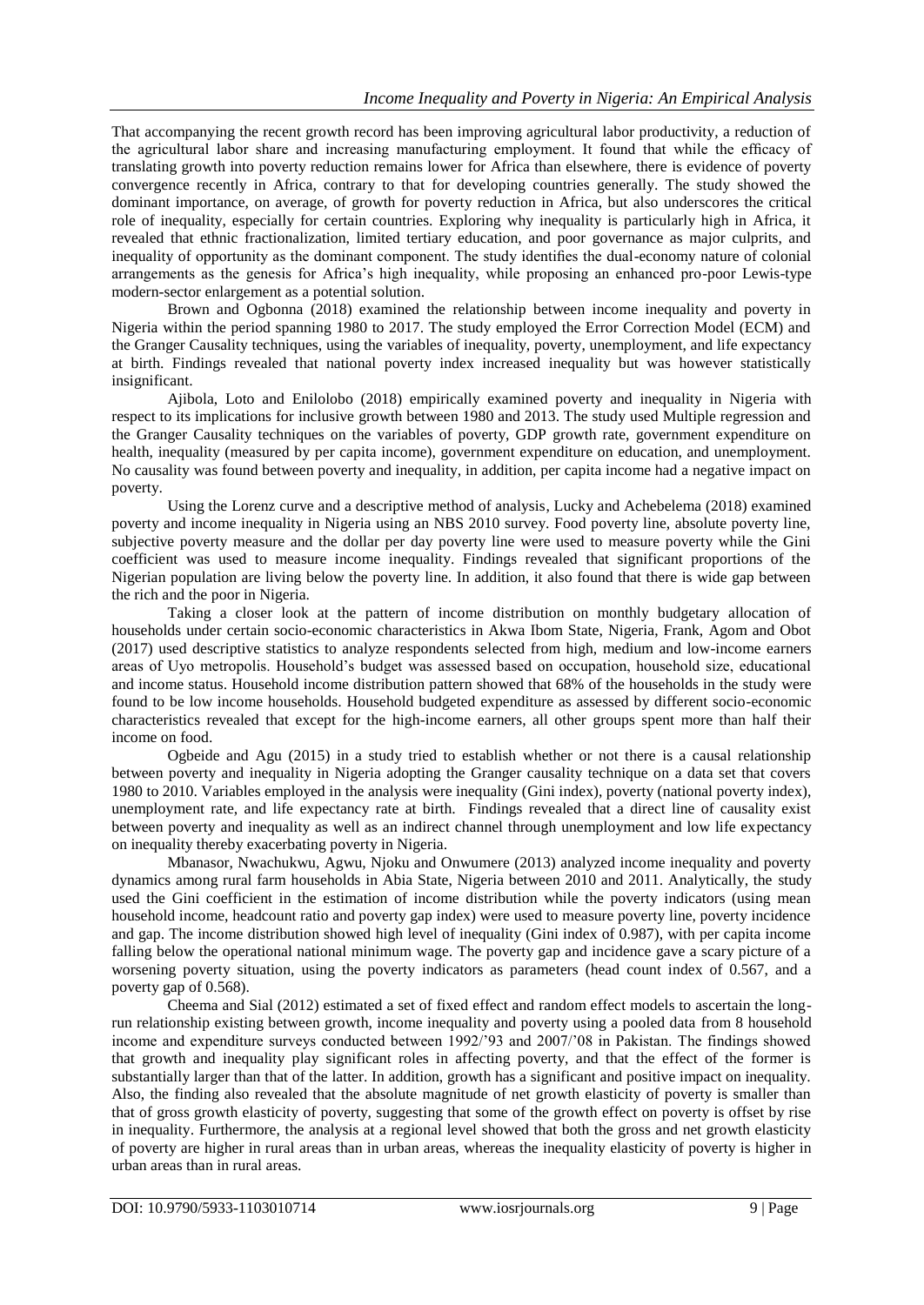In a similar study like that of Mbanasor *et al* (2013), Ogunniyi, Adepoju and Olapade-Ogunwole (2011) carried out a comparative analysis of poverty and income inequality among food crop and livestock farmers in Ilesa Metropolis of Osun State, Nigeria in 2011. Descriptive statistics, poverty indices and Gini coefficient were used in the analysis. Findings revealed that the moderate poverty line are 1,222.86, 1566.45 and 1381.26 for food crop farmers, livestock farmers and farmers that were engaged in mixed farming respectively, while the core poor are 611.43, 783.22 and 690.63 for the three group of farmers respectively. Poverty is most pervasive among the mixed farmers with a value of 21.7 compared to the other categories. Farmers growing food crops recorded the least poverty incidence, depth and also severity. It found that income is most unequally distributed among livestock farmers as represented by a value of 0.04, in addition they had the highest social welfare (7145.24) as a result of their higher mean income.

A complete departure from the previous Nigeria based literatures is the inclusion inflation which captures the increasing cost of living on poverty in the model.

#### **III. Methodology**

#### *3.1 Type and Source of Data*

Secondary data were used for the study. They were obtained from the Annual CBN Statistical Bulletin Database, the National Bureau of Statistics (NBS) Databank, the World Income Inequality Database (WIID) put together by the United Nations Development Programme (UNDP), and the World Bank Database. The data used for the study spanned for the period between 1986 to 2018.

#### *3.2 Method of Analysis*

To carry out the objectives of this study the Autoregressive Distributed Bounds test (ARDL) was employed. The adoption of the ARDL technique proposed by Pesaran, Shin, and Smith (2001) stems from the fact that it is superior to conventional co-integration techniques when used on a small sample size, it allows both short-run and long-run relation to be tested simultaneously while giving unbiased results, and the variables are tested irrespective of whether a variable is difference of order zero or order one.

#### *3.3 Theoretical Background and Model Specification*

The study is hinged on the Social Capital theory which emphasizes that the social relationships are resources that can lead to the development and accumulation of human capital or otherwise. The theory is based on the premise that social relations have potential to facilitate the accrual of economic or non-economic benefits to individuals. The theoretical relevance of the theory is captured by the interaction of social relationships represented here by income inequality, on poverty which represents the state of human capital.

#### *3.4 Model Specification*

The study adapted the model of Ajibola, Loto and Enilolobo (2018). As such, it models poverty (*POV*) as a function of income inequality (*INQ*), per capita income (*PCI*), unemployment rate (*UNP*), and inflation rate (*INF*). The functional and econometric forms of the model are given in Equations [1] and [2] respectively;

$$
[1] \quad POV = f(INQ, PCI, UNP, INF)
$$

$$
[2] \quad POV = \alpha_0 + \alpha_1 INQ + \alpha_2 PCI + \alpha_3 UNP + \alpha_4 INF + \varepsilon_t
$$

*A priori* **Expectation**: *PCI >0,* while *INQ, UNP* & *INF<0*

Where,  $\alpha_0$  represents the intercept;  $\alpha_1, \alpha_2, \alpha_3$  and  $\alpha_4$  are the coefficients of the variables;  $\varepsilon_i$  is the error term; *POV* represents poverty (proxied by the national poverty headcount ratio), *INQ* stands for inequality (proxied by the Gini index), *PCI* is the per capita income, *UNP* represents unemployment rate, while *INF* represents inflation rate.

#### *3.5 Estimation Procedure*

*3.5.1 Unit Root Test*-The Phillips-Perron (PP) unit root test was used to ascertain the unit root properties of the time series data employed in the study. The PP test builds on the Dickey-Fuller test, that is, the null of unit root exists:  $H_0 = \alpha = 0$ , but it proposes a nonparametric approach, which is applicable on wider categories of time series, including ARMA models and moving average models (Phillips & Perron, 1988).

*3.5.2 The ARDL Approach to Co-integration***-** The first step after stationarity examines the presence of cointegration using the Bounds tests. Then the coefficient of the long-run relationships are identified in the next step using an appropriate lag selection criterion. The next step is to estimate the short-run dynamic coefficients. This is followed by testing for the stability of the model, by using the CUSUM test. The ARDL model is written as;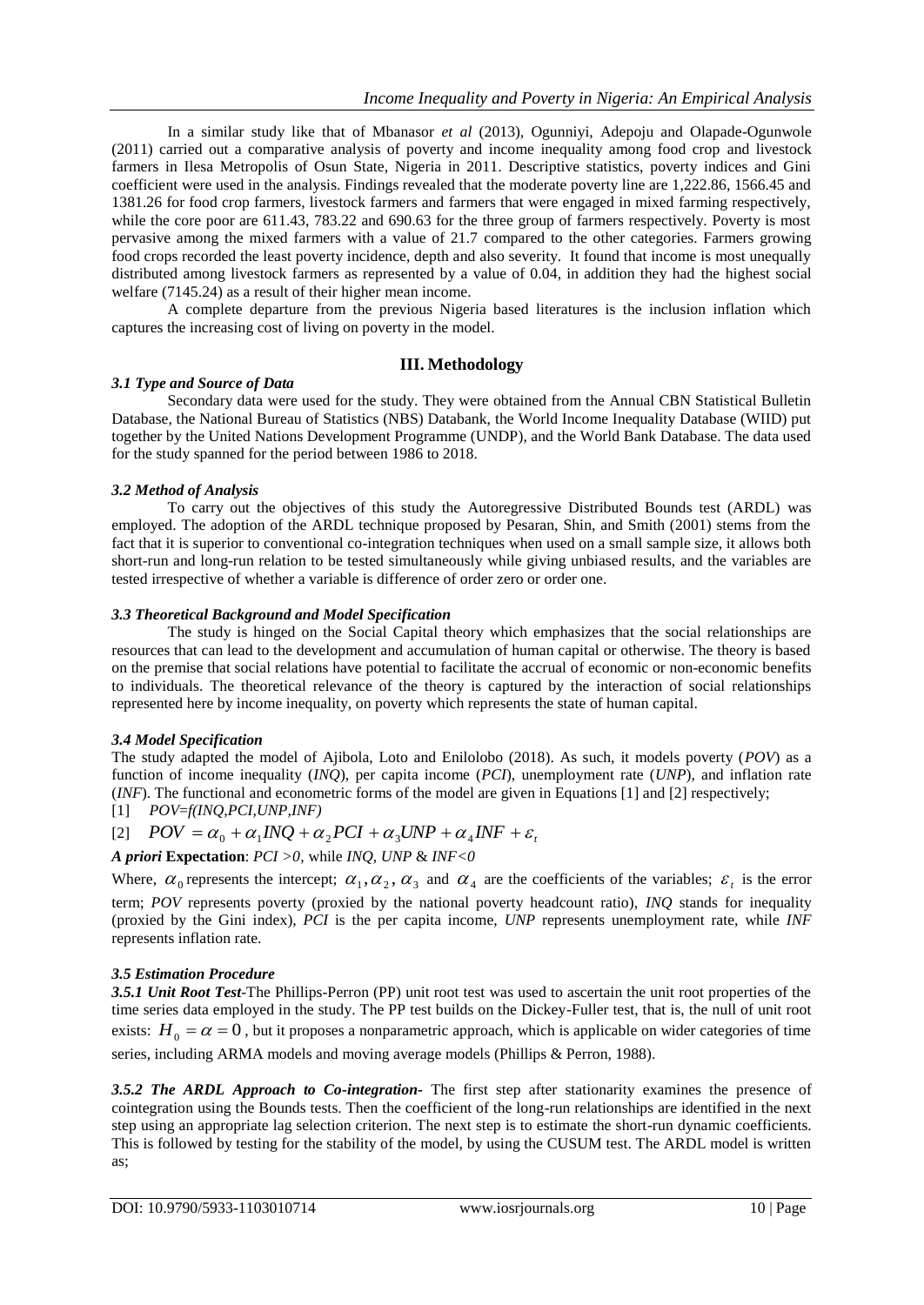$[Y_t = \alpha_0 + \phi_t Y_{t-1} + \beta_t X_{t-1} + \varepsilon_t]$ 

where,  $Y_{t-1}$  and  $X_{t-1}$  are time series variables,  $\varepsilon_t$  is the vector of the stochastic error term. Generally, the model can also be defined as ARDL (p, q) the p and q are lag of the parameter forming Equation [4];

$$
[4] \quad y_t = \alpha_0 + \sum_{i=0}^p \phi_i y_{t-1} + \sum_{j=0}^q \beta_j x_{t-1} + \varepsilon_t
$$

In view of the above explanation, the ARDL model used in this study is given as:

$$
[5] \Delta POV_{t} = \alpha_{0} + \sum_{t=0}^{p} \phi_{1} \Delta POV_{t-1} + \sum_{t=0}^{p} \phi_{2} \Delta INQ_{t-1} + \sum_{t=0}^{p} \phi_{3} \Delta PCI_{t-1} + \sum_{t=0}^{p} \phi_{4} \Delta UNP_{t-1} + \sum_{t=0}^{p} \phi_{5} \Delta INF_{t-1} + \alpha_{1} POV_{t-1} + \alpha_{2} INQ_{t-1} + \alpha_{3} PCI_{t-1} + \alpha_{4} UNP_{t-1} + \alpha_{5} INF_{t-1} + \varepsilon_{t}
$$

where,  $\alpha_0$  is intercept, *t* is the time dimension while  $\Delta$  is difference operator and  $\varepsilon_t$  is the error term. The long-run co-integration is estimated using Equation [6];

$$
[6] \quad \Delta POV_{t} = \alpha_{0} + \sum_{t=0}^{p} \phi_{1} POV_{t-1} + \sum_{t=0}^{p} \phi_{2} \Delta INQ_{t-1} + \sum_{t=0}^{p} \phi_{3} \Delta PCI_{t-1} + \sum_{t=0}^{p} \phi_{4} \Delta UNP_{t-1} + \sum_{t=0}^{p} \phi_{5} \Delta INF_{t-1} + \varepsilon_{t}
$$

The selection of the ARDL maximum lag (p q) is based on the automatic lag length selection. The study derived the short-run dynamic parameter from the Error Correction Model (ECM) estimation associated with the longrun estimate as in Equation [7].

$$
[7] \quad \Delta POV_{t} = \alpha_{0} + \sum_{t=0}^{p} \phi_{1} \Delta POV_{t-1} + \sum_{t=0}^{p} \phi_{2} \Delta INQ_{t-1} + \sum_{t=0}^{p} \phi_{3} \Delta PCI_{t-1} + \sum_{t=0}^{p} \phi_{4} \Delta UNP_{t-1} + \sum_{t=0}^{p} \phi_{5} \Delta INF_{t-1} + \phi ECM_{t-1} + \varepsilon_{t}
$$

In Equation [7],  $\phi_1$ ,  $\phi_2$ ,  $\phi_3$ ,  $\phi_4$  and  $\phi_5$  are short-run dynamic coefficients converging to long-run equilibrium while  $\varphi$  is the speed of adjustment parameter and error correction model originating from the estimated equilibrium relationship.

*3.5.3 Bound Test*-The Bound test normally models the ARDL equation by the use of least square procedure, in order to investigate the existence of long-run relationship among the variables, the *F-*statistics test is conducted for the joint significance of the coefficient of lagged variables,  $H_0: \phi_1 = \phi_2 = \phi_3 = \phi_4 = \phi_5 = 0$  against the

alternative  $H_0: \phi_1 \neq \phi_2 \neq \phi_3 \neq \phi_4 \neq \phi_5 \neq 0$ . The calculated *F*-statistics is compared to the critical value. If the *F*-statistics value lies above the upper bound of critical values, the null hypothesis is rejected. If the *F*statistic value falls below the lower bound of critical value, the null hypotheses would not be rejected that is, there is no long-run relationship among the variables, however, if the *F*-statistic value lies within the bound test the result is inconclusive.

#### *3.5.4 Residual Diagnostic Tests*

To validate the results of ARDL model the Breusch-Godfrey serial correlation LM test and the cumulative sum of recursive residuals (CUSUM) were employed to test for serial correlation and stability respectively in the model.

#### **IV. Data Analysis And Discussion Of Results**

#### *4.1 Unit Root Test*

Using the Philips-Perron (PP) test which was conducted at the 5% level, the unit root test result on Table 1 revealed that the time series data of *POV*, *INQ*, *PCI* and *INF* were stationary at 1<sup>st</sup> difference, while that of UNP was stationary at levels. All variable met the stationarity condition.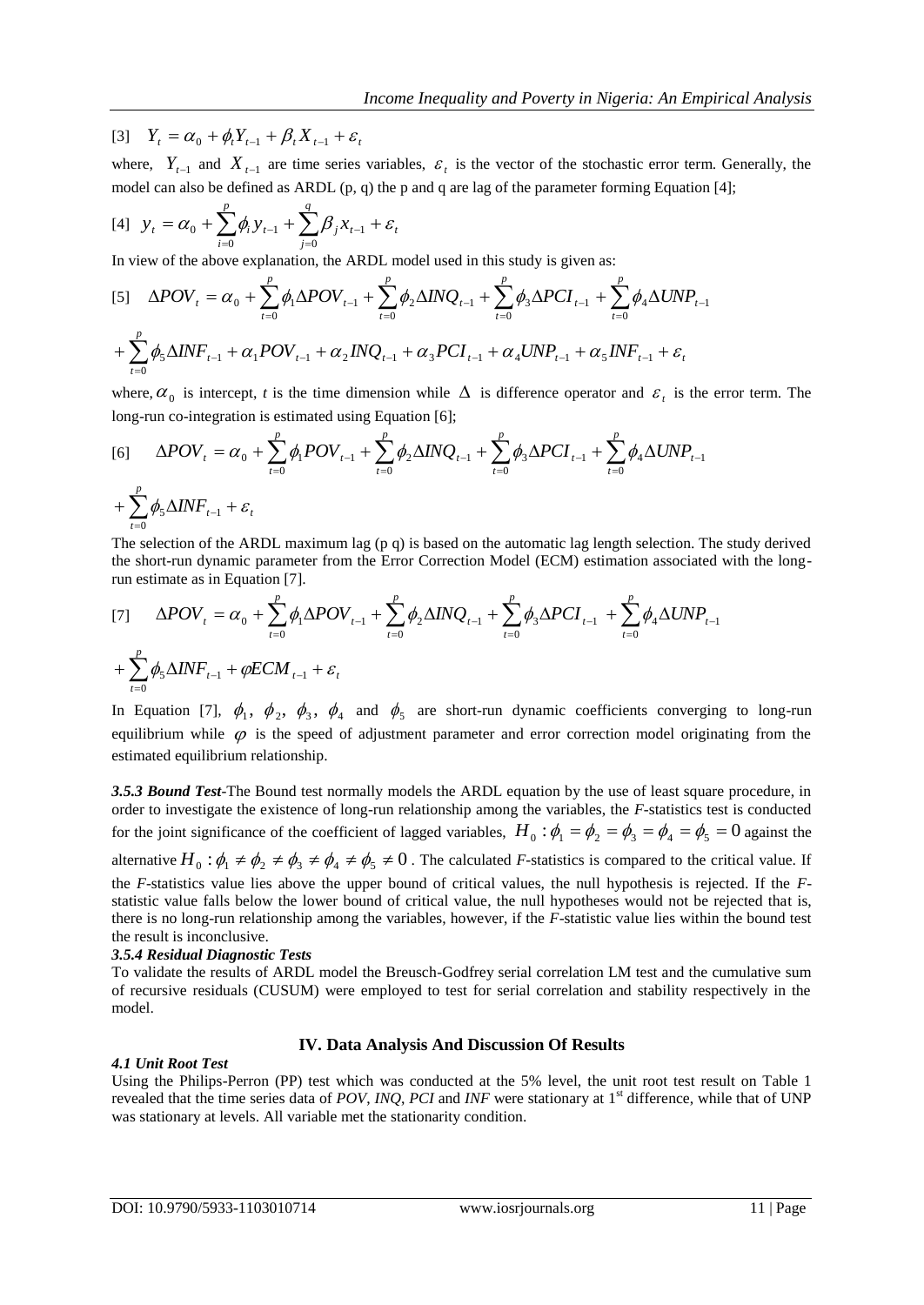| <b>Table 1: PP Unit Root Tests Results</b> |                            |                      |                       |            |
|--------------------------------------------|----------------------------|----------------------|-----------------------|------------|
| Variable                                   | Order                      | <b>PP Calculated</b> | <b>Critical Value</b> | Conclusion |
| <i>POV</i>                                 | At levels                  | $-2.400247$          | $-3.557759$           | 1(1)       |
|                                            | 1 <sup>st</sup> difference | -7.474978            | $-3.562882$           |            |
| INQ.                                       | At levels                  | $-1.622213$          | $-3.557759$           | 1(1)       |
|                                            | 1 <sup>st</sup> difference | $-4.784166$          | $-3.562882$           |            |
| PCI.                                       | At levels                  | $-0.143543$          | -3.557759             | 1(1)       |
|                                            | 1 <sup>st</sup> difference | $-4.158154$          | $-3.562882$           |            |
| <b>UNP</b>                                 | At levels                  | $-8.252426$          | -3.557759             | 1(0)       |
|                                            | 1 <sup>st</sup> difference | $-2.252753$          | $-3.435487$           |            |
| <b>INF</b>                                 | At levels                  | $-3.200397$          | -3.557759             |            |
|                                            | 1 <sup>st</sup> difference | $-6.584488$          | $-3.562882$           | 1(1)       |

**Source:** Authors computation using E-views 10.0

#### *4.2 The ARDL Bound Test*

After establishing the ARDL optimal model which gave a lag structure of (4, 4, 3, 3, 4), the result of the ARDL Bound test which establishes the existence of co-integration in the model is presented on Table 2.

| <b>Table 2: ARDL Bound Test Result</b> |          |                                |      |      |
|----------------------------------------|----------|--------------------------------|------|------|
| <b>F-Bounds Test</b>                   |          | $H_0$ : No levels relationship |      |      |
| <b>Test Statistic</b>                  | Value    | Signif.                        | I(0) | I(1) |
| F-statistic                            | 4.674935 | 10%                            | 2.2  | 3.09 |
| K                                      | 4        | 5%                             | 2.56 | 3.49 |
|                                        |          | 2.5%                           | 2.88 | 3.87 |
|                                        |          | 1%                             | 3.29 | 4.37 |

**Source:** Authors computation using E-views 10.0

The Bounds test result above gave an F-statistics value of 4.67. This value is greater than the upper bound critical values of I(1) at all the levels of significance, confirming the existence of long-run relationship in the model, and as such the study proceeded to conduct the short-run and long-run forms of the ARDL analysis.

#### *4.3 The Long/Short run ARDL Estimation*

On Table 3 and 4 are presented the ARDL long and short-run results respectively.

| Table 3: ARDL Long-run Result |             |                   |             |        |  |
|-------------------------------|-------------|-------------------|-------------|--------|--|
| <b>Variable</b>               | Coefficient | <b>Std. Error</b> | t-Statistic | Prob.  |  |
| INQ.                          | 0.754538    | 0.082493          | 9.146710    | 0.0001 |  |
| PCI                           | $-2.84E-05$ | 7.84E-06          | $-3.615936$ | 0.0112 |  |
| <b>UNP</b>                    | 1.500959    | 0.387447          | 3.873973    | 0.0082 |  |
| <b>INF</b>                    | 0.061520    | 0.037516          | 1.639809    | 0.1522 |  |
| C                             | 14.91815    | 3.393707          | 4.395828    | 0.0046 |  |

**Source:** Authors computation using E-views 10.0

| <b>Table 4: ARDL Short-run Result</b> |             |                   |             |        |  |
|---------------------------------------|-------------|-------------------|-------------|--------|--|
| Variable                              | Coefficient | <b>Std. Error</b> | t-Statistic | Prob.  |  |
| D(INO)                                | 1.044997    | 0.261560          | 3.995251    | 0.0072 |  |
| D(PCI)                                | $-8.90E-06$ | 4.56E-05          | $-0.195386$ | 0.8515 |  |
| D(UNP)                                | 0.406406    | 0.284146          | 1.430272    | 0.2026 |  |
| D(INF)                                | 0.116429    | 0.039025          | 2.983450    | 0.0245 |  |
| $CointEq(-1)^*$                       | $-2.497914$ | 0.348332          | $-7.171073$ | 0.0004 |  |

**Source:** Authors computation using E-views

The long-run result revealed that income inequality significantly increased poverty by 75% in the model. Similarly, in line with *apriori* expectation both unemployment and inflation rate contributed to the rise in poverty in Nigeria, however, only unemployment recorded a significant impact. On the other hand, the growth variable captured by per capita income significantly reduced poverty in the country by 2.84 units.

The findings showed that income inequality had a significant detrimental effect by exacerbating poverty in Nigeria. The same applies to the unemployment rate and the cost of living captured by the inflation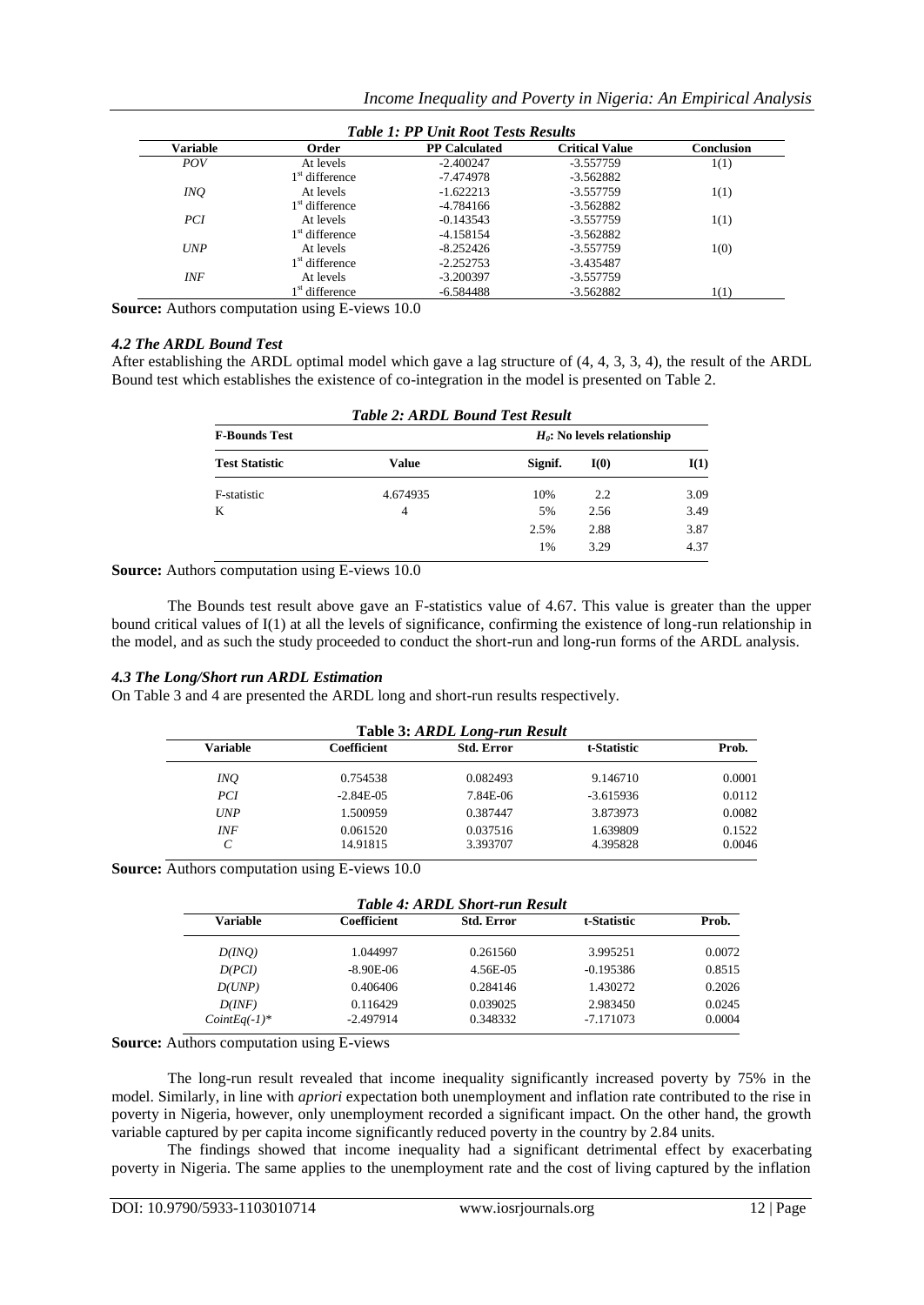rate which entrenched poverty. In addition, while the growth in per capita income expectedly mitigated poverty, the absolute magnitude of net growth elasticity of poverty was quite small.

The parsimonious form of the short-run result also had a similar result as the long-run estimation, with income inequality, unemployment and inflation rate positively contributing to the growing poverty rate. Per capita income though not significant in the short-run, however, helped to check poverty. The error correction term (*CointEq(-1)\**) which shows how quickly variables adjust to shock and return to equilibrium had an estimated coefficient of -2.5 and it was highly statistically significant, indicating that deviations in the model were corrected by 2.5 units annually.

#### *4.4 Residual Diagnostic Tests*

The results of the Breusch-Godfrey serial correlation LM test and the CUSUM stability tests are presented on Table 5 and Figure 1 respectively.

| <b>Table 5: Breusch-Godfrey Serial Correlation LM Test Result</b> |  |                                   |        |  |
|-------------------------------------------------------------------|--|-----------------------------------|--------|--|
| F-statistic                                                       |  | $0.686316$ Prob. F(2,15)          | 0.5186 |  |
| $Obs*R$ -squared                                                  |  | $2.766621$ Prob. Chi-Square $(2)$ | 0.2507 |  |

**Source:** Authors computation using E-views



The result of the Breusch-Godfrey serial correlation LM test given on Table 6 accepted the null hypothesis of no serial correlation in the residual, because the probability of the F-statistics was greater than the 5% level. As such the ARDL model was free from the problem of serial autocorrelation. Similarly, the result of the CUSUM test presented on Figure 1 had plots all within the two straight line indicating that the ARDL model was stable.

#### *4.5 Discussion of Results and Policy Implications*

The ARDL long and short-run results revealed that income inequality significantly increased poverty by 75% in the model. This implies that income inequality had a significant detrimental effect by exacerbating poverty in Nigeria. This conformed with the empirical study of Lucky and Achebelema (2018) which revealed that a significant proportions of the Nigerian population are living below the poverty line, which counts as a result of the wide gap between the rich and the poor in Nigeria.

Similarly, the ARDL long-run result revealed that both unemployment and inflation rate contributed to the rise in poverty in Nigeria. On the other hand, the growth variable captured by per capita income significantly reduced poverty in the country by 2.84 units. This implies that unemployment rate and the cost of living comes as a result of the high inflation rate in Nigeria which in turn, increases the rate of poverty among the populace in the economy. In addition, the reduction in poverty by the significant growth in per capita income implies that, an increase in per capita income among individuals can reduction poverty rate in the economy. Hence, increasing the growth of per capita income in the economy should be encouraged to bridge the gap between the rich and the poor in Nigeria.

#### **V. Conclusion And Recommendations**

#### *5.1 Conclusion*

The study concluded that income inequality significantly contributed to the rising poverty in Nigeria, increasing poverty by 75%. Similarly, unemployment and the rising cost of commodities exacerbated the poverty situation in the country. Conversely, the growth rate dampened the negative effect of poverty over the study period. The study thus concluded that inequality is the main cause of the weak poverty-alleviation